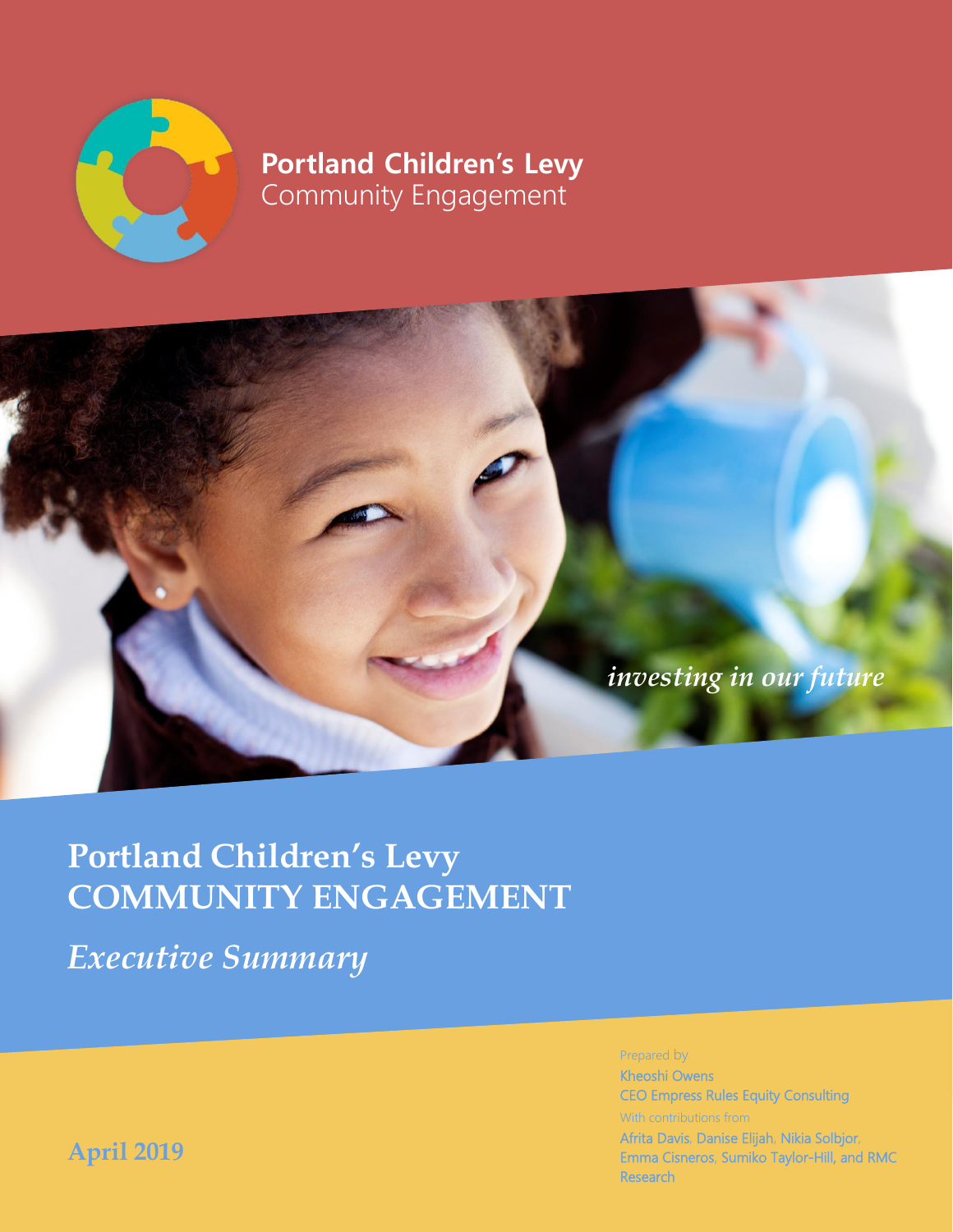## **REPORT GOALS**



**Present perspectives of diverse stakeholders on the services that are most effective and needed for children especially children affected by historical inequities.**



**Identify communitybased solutions to improve outcomes for children and families.**

**[We need] services that are delivered, measured, and overseen by individuals from marginalized populations and that are representative of the faces and identities being served. [We need] services that aim to call out individual and institutional bias, identify systemic oppression, and reshape positions of power to welcome more diverse leaders. [We need] continuing education requirements for White-identifying persons to understand their privilege and the ways in which their holding [it] withdraws all of the air from the room of those that continue to be unseen and unheard by virtue of their identity.**

*SERVICE PROVIDER*

Every person deserves to be seen, heard, and validated. Empress Rules, a firm that works with organizations to create inclusive environments, collaborated with a skilled set of racial equity facilitators, translators, and community engagement specialists to collect input from diverse members of the Portland community on how Portland Children's Levy funding should be allocated over the next 5 years. Because Portlanders themselves are the experts on what the community needs to lead healthy and vibrant lives, we conducted an interest questionnaire, a survey, and 8 focus groups to gather perspectives on the most needed services and community solutions for children and families.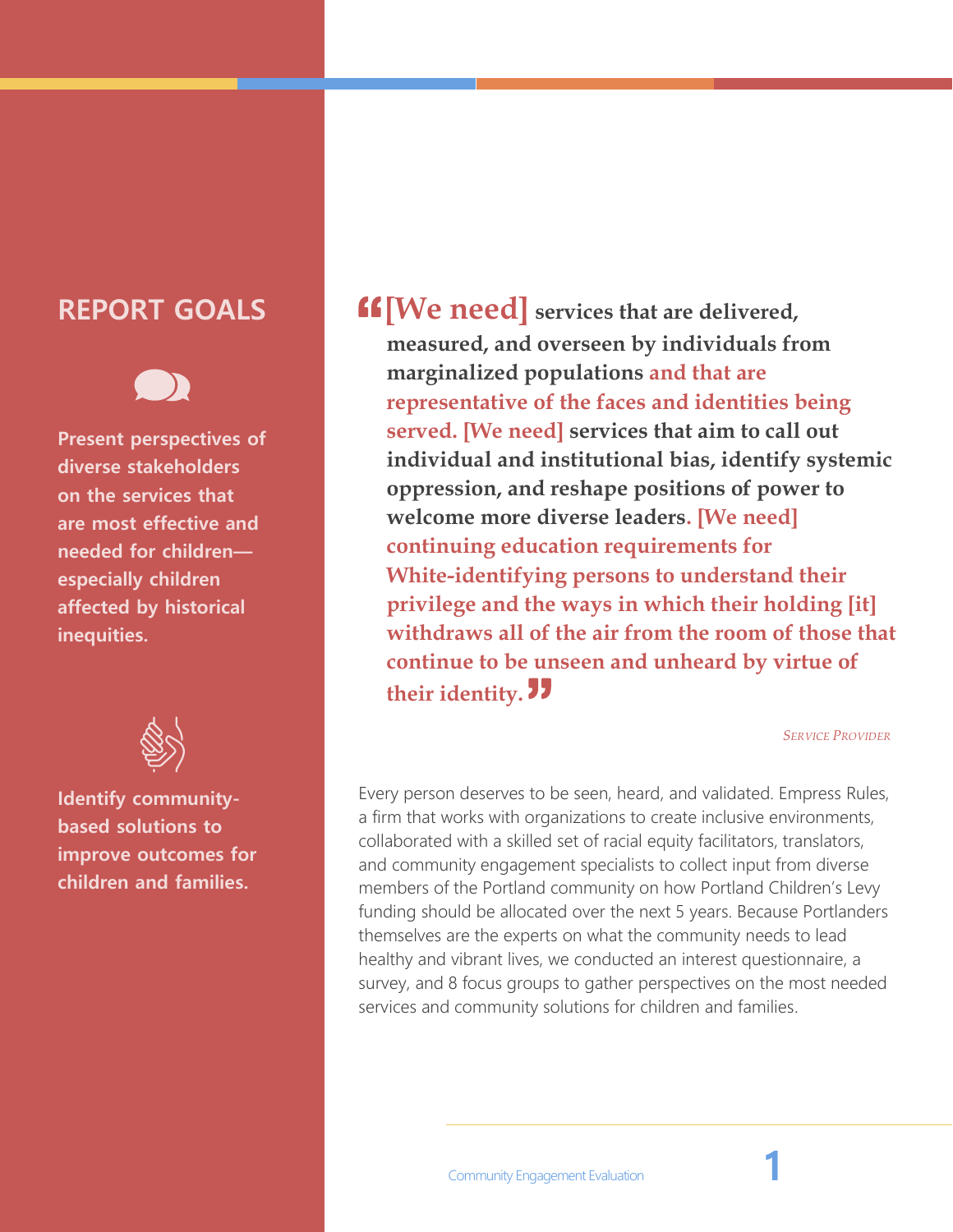## **Community-Based Solutions to Improve Children's Outcomes**

**Service providers need to have an awareness of the culture they are working within.**

*PARENT FOCUS GROUP PARTICIPANT*

#### *Collecting Community Input*

The project team used 3 methods to collect community input over 4 months:

#### Interest Questionnaire

500 community members completed the questionnaire, providing information about their interests, experiences, and demographics.

#### Surveys

500 community members including parents, foster parents, service providers, and others provided information about most needed services.

#### Focus Groups

85 community members participated in 8 focus groups including 2 for youth, 1 for community members impacted by disabilities, 1 for community members impacted by foster care, 1 for immigrants and refugees, 2 for Spanish speakers, and 1 for service providers.

#### **LEVY-WIDE FINDINGS**

Across all program areas, community members expressed a desire for access to high-quality programming with flexible hours of operation, low- or no-cost food, transportation to and from programming, and centralized access to services and supports. Community members also described a need for more culturally responsive services. They requested, for example, more service providers and teachers who are people of color and represent the races and ethnicities—and speak the languages—of the communities they serve. Community members described a need for professional development for service providers and teachers, including trainings on cultural humility, unconscious bias, and the impact of trauma and racial injustice on children.

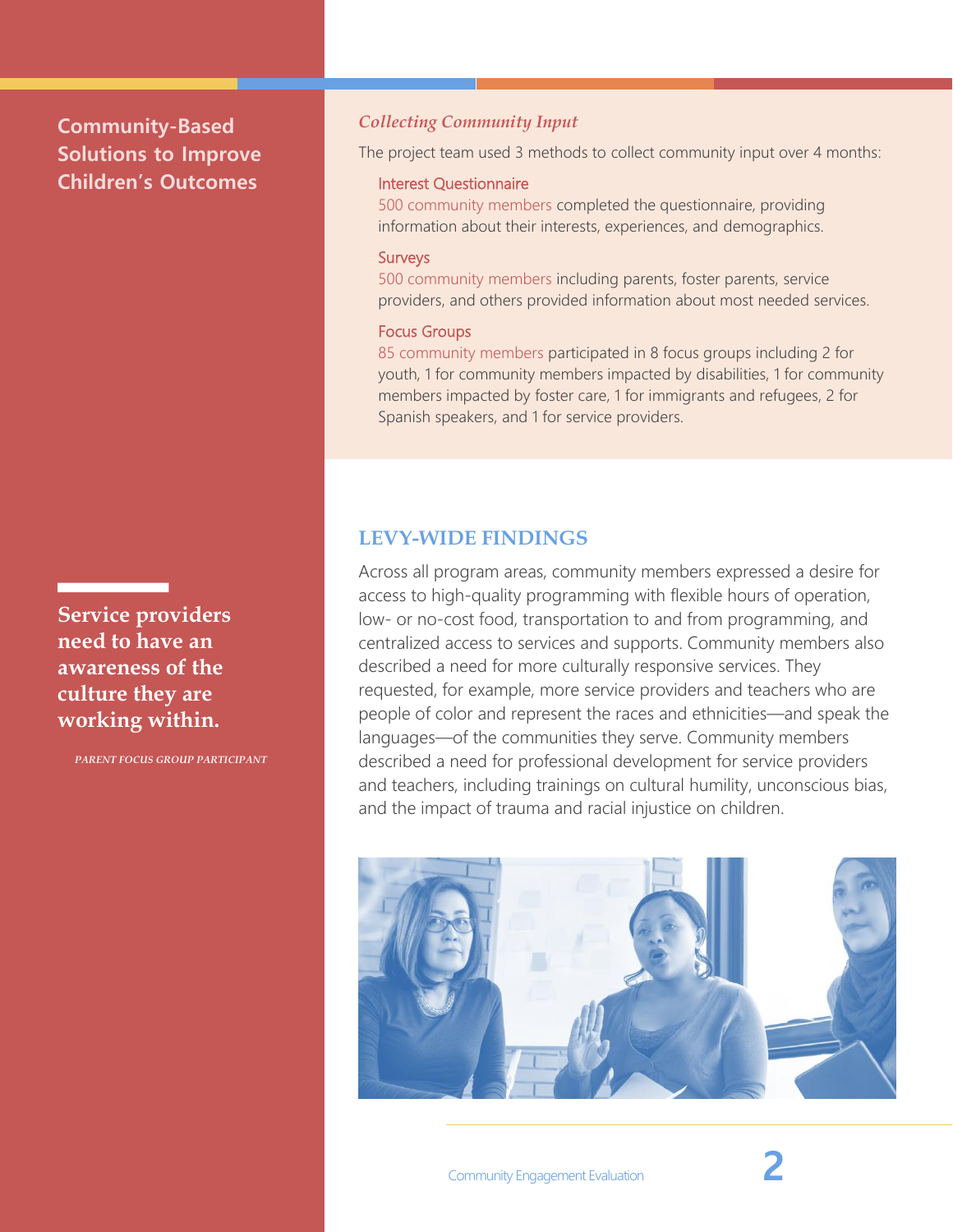## **Finding quality child care is our biggest challenge.**

*SPANISH-SPEAKING PARENT*

## **Parents need more help than the children themselves.**

*YOUTH FOCUS GROUP PARTICIPANT*

### **PROGRAM AREA EARLY CHILDHOOD**

Community members described a need for culturally responsive early childhood services such as bicultural and bilingual home visits, child care, and Levy-funded programs. Providers suggested centralizing information about culture-specific service needs. Youth whose parents are immigrants described parents afraid to engage with state agencies because of attitudes toward immigrants in the current political climate.

One Spanish-speaking parent observed that finding quality child care is "our biggest challenge." Community members need more affordable options that meet the state of Oregon's teacher-student ratio requirements, last the entire work day, and have caring staff. Programs that promote early literacy, English as a second language, speech therapy, and occupational therapy should also be supported. To ensure kindergarten readiness, providers suggested that schools engage with families before their children start school.

Parents are tired and overworked and need intensive support ranging from assistance with transportation to child care and after-school activities to support groups that link parents with services and parenting classes. Providers suggested that home visiting programs could also provide support to families.

Community members described systemic barriers that prevent equitable access to early childhood services. Effective dissemination of information about services is needed—one immigrant suggested engaging bicultural community ambassadors to inform members about available services. Providers reported a need for more professional support such as union representation and support groups. Providers also asserted that indirect service providers such as judges, family law professionals, and child protective services staff need to be educated about the impact of racism and trauma on children's development and mental health.



Community Engagement Evaluation **3**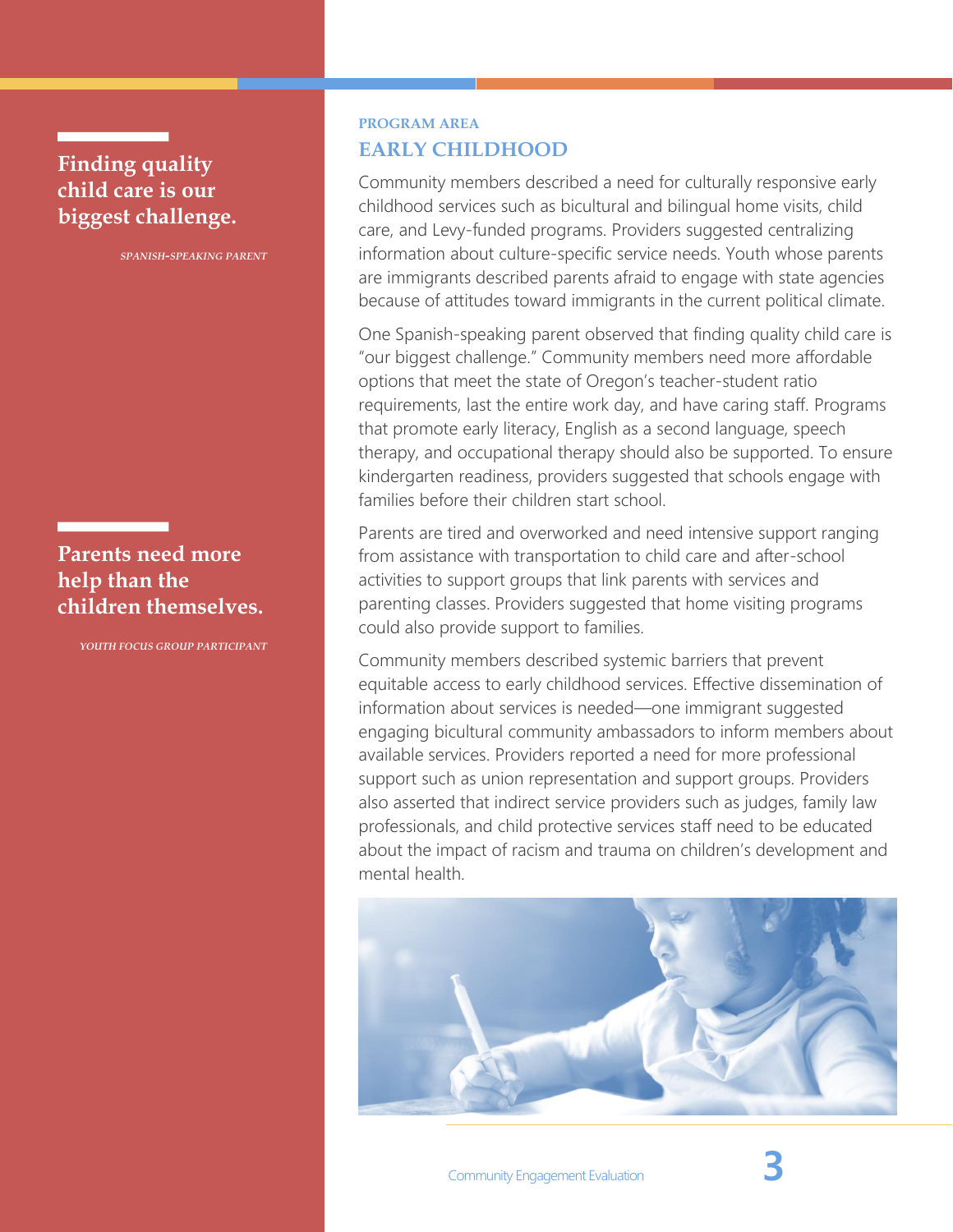**Having children complete their assignments during after-school programming allows families more time for bonding and relaxation in the home.**

*SURVEY RESPONDENT*

**Children's happiness and exercise are the key to making children grow up healthily.**

*SURVEY RESPONDENT*

## **PROGRAM AREA AFTER SCHOOL**

Students need academic support and tutoring to stay on track to graduation. Community members desired greater support for high-quality after-school programs with low teacher-student ratios that promote science, technology, engineering, and mathematics (STEM) education and offer opportunities for creative development such as singing, acting, and storytelling. Parents also noted a need for more physical activity programming, and several youth focus group participants advocated for life skills training (e.g., food preparation, money management, career exploration and training).

Communities need culturally responsive after-school programs that support the development of positive relationships and healthy behaviors. Noting that one child's behavior can challenge a whole class, one community member cited the importance of providing social-emotional support and identifying learning disabilities early. A Spanish-speaking focus group participant stated that some teachers do not understand cultures other than their own and asserted that after-school programs tend to cater to White students. Others echoed this desire for culturally relevant after-school programming, suggesting offerings such as East African cooking classes and sports popular in immigrant communities.

#### **PROGRAM AREA MENTORING**

Community members described a need for more experienced mentors with training on dealing with children's past trauma. Providers described a need for mentors who have a shared identity or experience with youth (e.g., racial, ethnic, religious, LGBTQ). Others suggested mentoring programs that support academic achievement, physical activity, relationship building, and social-emotional development.

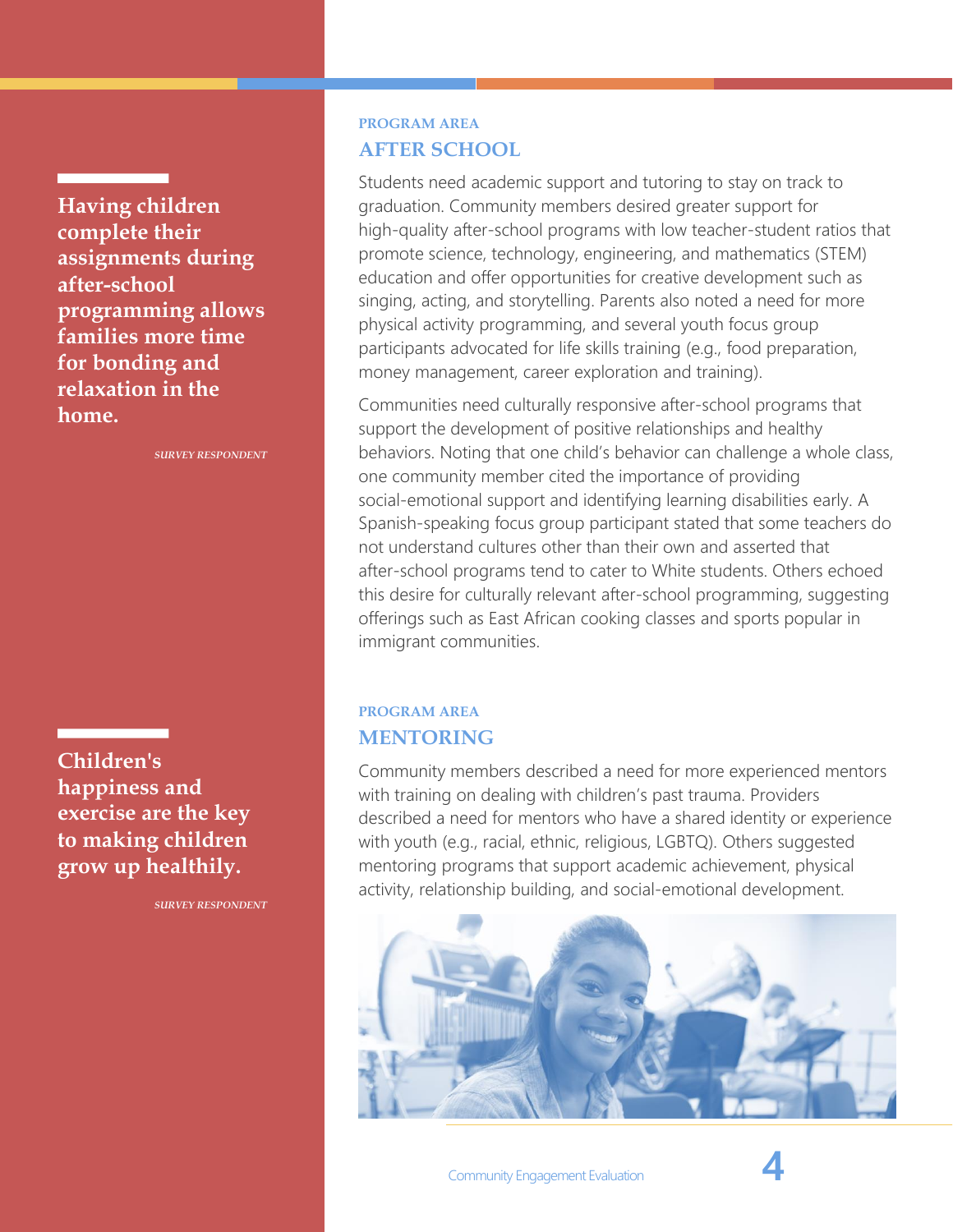**We need to have more programs to help immigrant families understand what domestic violence looks like, what child abuse looks like. . . . Until you find out from classes or groups, you're not gonna know it's not normal.**

*SERVICE PROVIDER*

**Our foster care youth are disproportionately Black and Brown, end up homeless, and are being trafficked. They are commonly the most vulnerable youth. We need ongoing, dedicated resources to support them.**

*SERVICE PROVIDER*

#### **PROGRAM AREA**

#### **CHILD ABUSE PREVENTION AND INTERVENTION**

Youth focus group participants cited a need for classes that educate parents about the impact of abuse on children's development and effective strategies for managing children's behavior. Several immigrant parents noted that physical punishment is viewed differently in other cultures, and recent immigrants require education on U.S. laws regarding abuse. Providers also requested training to recognize signs of abuse suggesting, in one provider's words, "Rather than mandatory reporting, have mandatory *inquiry*." Community members described a need for wraparound services to assist parents struggling with substance abuse, mental health issues, and domestic violence. In addition to addiction treatment and mental health services, families need housing, food, financial assistance, and medical care.

### **PROGRAM AREA FOSTER CARE**

Several foster parents stated a need for culturally responsive foster care policies—such as ensuring that children are placed with foster parents from the same racial and ethnic background—and mechanisms to ensure that foster children remain connected to their biological families. Other community members observed that safe visiting locations for parents and children are needed, and incarcerated parents need support to stay connected with their children. Foster children also require consistent relationships with supportive adults who are not related and contact with other foster children. Foster parents and providers emphasized the importance of educating foster parents about the impact of past trauma on children and providing guidance on creating a safe, structured environment and managing difficult behaviors. Additionally, foster parents mentioned needing access to mental health resources for foster children.